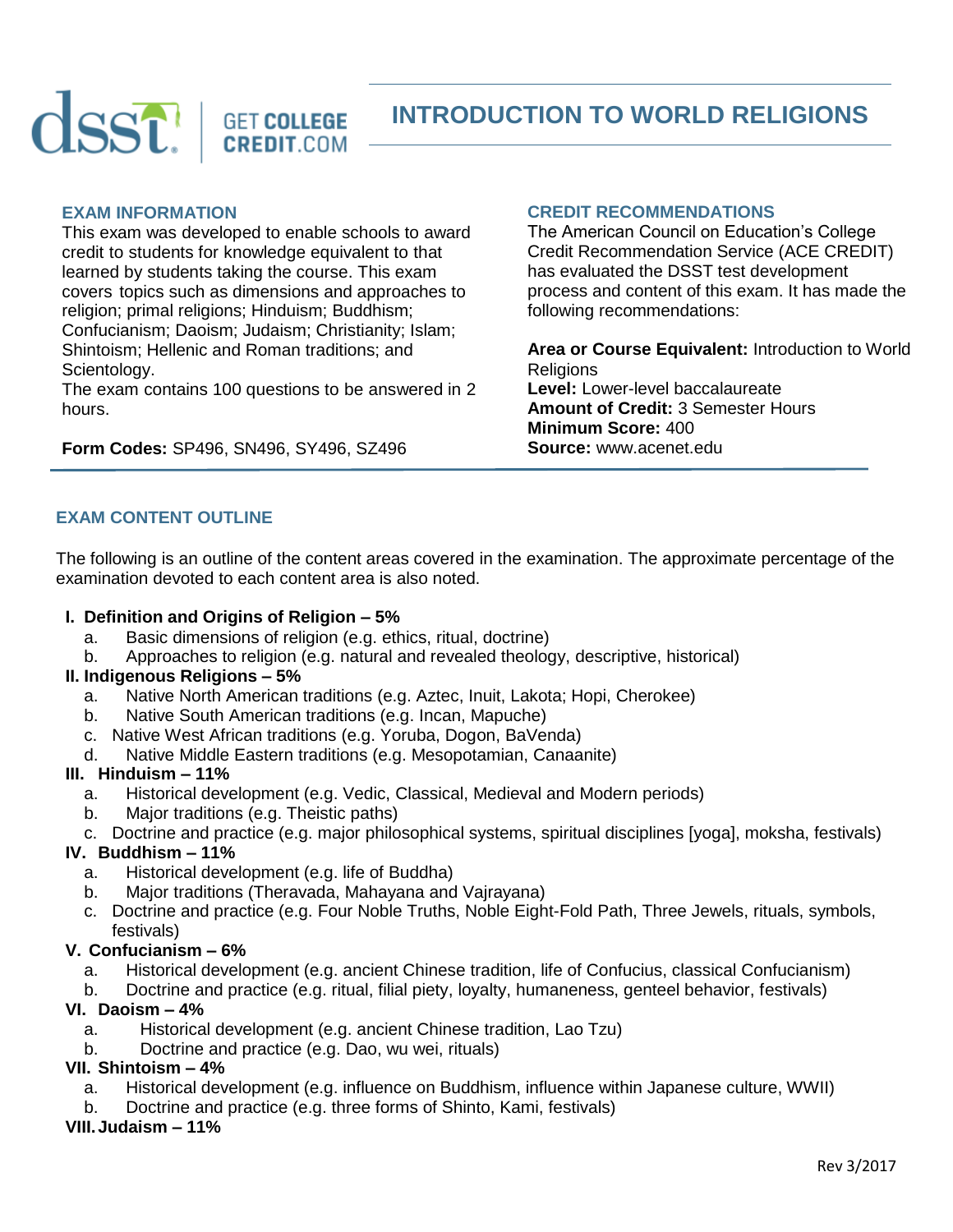- a. Historical development (e.g. ancient Israelites, First Temple period, Second Temple period, modern Judaism, The Holocaust, Kabbalah)
- b. Denominations (e.g. Orthodox, Conservative [Masorti], Reform [Liberal/Progressive]; Reconstructionist)
- c. Doctrine and practice (e.g. Torah, Talmud, covenant, rituals, symbols, festivals)

# **IX. Christianity – 18%**

- a. Historical development (e.g. life of Jesus, early church, medieval church, The Reformation, modern church)
- b. Major traditions (e.g. Roman Catholic, Orthodox, Protestant)
- c. Doctrine and practice (e.g. Old and New Testaments, crucifixion and resurrection, Trinity, Creeds, rituals, symbols, liturgical calendar)

# **X. Islam – 16%**

- a. Historical development (e.g., life of Muhammad, rise of Empire, Golden Age, Ottomans/Mughals, modern Islam)
- b. Major traditions (e.g. Sunni, Shi'a, and Sufi)
- c. Doctrine and practice (e.g. Allāh, Qur'an, Five Pillars of Islam, resurrection and judgment; predestination, Sharia/Fiqh; jihad, festivals)

# **XI. Religious Movements and Syncretism – 9%**

- a. Before 1000 C.E. (e.g. Zoroastrianism, Jainism, Mystery Cults)
- b. After 1000 C.E. (e.g. Baha'l, Sikhism)
- c. Contemporary Religious Movements (e.g. Mormonism, Jehovah's Witnesses, Scientology, Nature Spirituality, etc.)

## **REFERENCES**

Below is a list of reference publications that were either used as a reference to create the exam, or were used as textbooks in college courses of the same or similar title at the time the test was developed. You may reference either the current edition of these titles or textbooks currently used at a local college or university for the same class title. It is recommended that you reference more than one textbook on the topics outlined in this fact sheet.

You should begin by checking textbook content against the content outline provided before selecting textbooks that cover the test content from which to study.

Sources for study material are suggested but not limited to the following:

- 1. *A History of the World's Religions,* 13th Edition, 2011, David S. Noss, Prentice Hall/Pearson Education, One Lake Street, Upper Saddle River, NJ 07458, vig.prenhall.com.
- 2. *Religions of the World,* 12th Edition, 2011, Lewis Hopfe and Mark Woodward, Prentice, Hall/Pearson Education, One Lake Street, Upper Saddle River, NJ 07458, vig.prenhall.com.
- 3. *Living Religions*, 9<sup>th</sup> Edition, 2014, Mary Pat Fisher, Prentice Hall/Pearson Education, One Lake Street, Upper Saddle River, NJ 07458, vig.prenhall.com.

## **SAMPLE QUESTIONS**

All test questions are in a multiple-choice format, with one correct answer and three incorrect options. The following are samples of the types of questions that may appear on the exam.

- 1. In Hinduism, the term "karma" implies
	- a. duty
	- b. predestination
	- c. action and reaction
	- d. good action
- 2. Vedic religion originated with
	- a. people who were indigenous to India